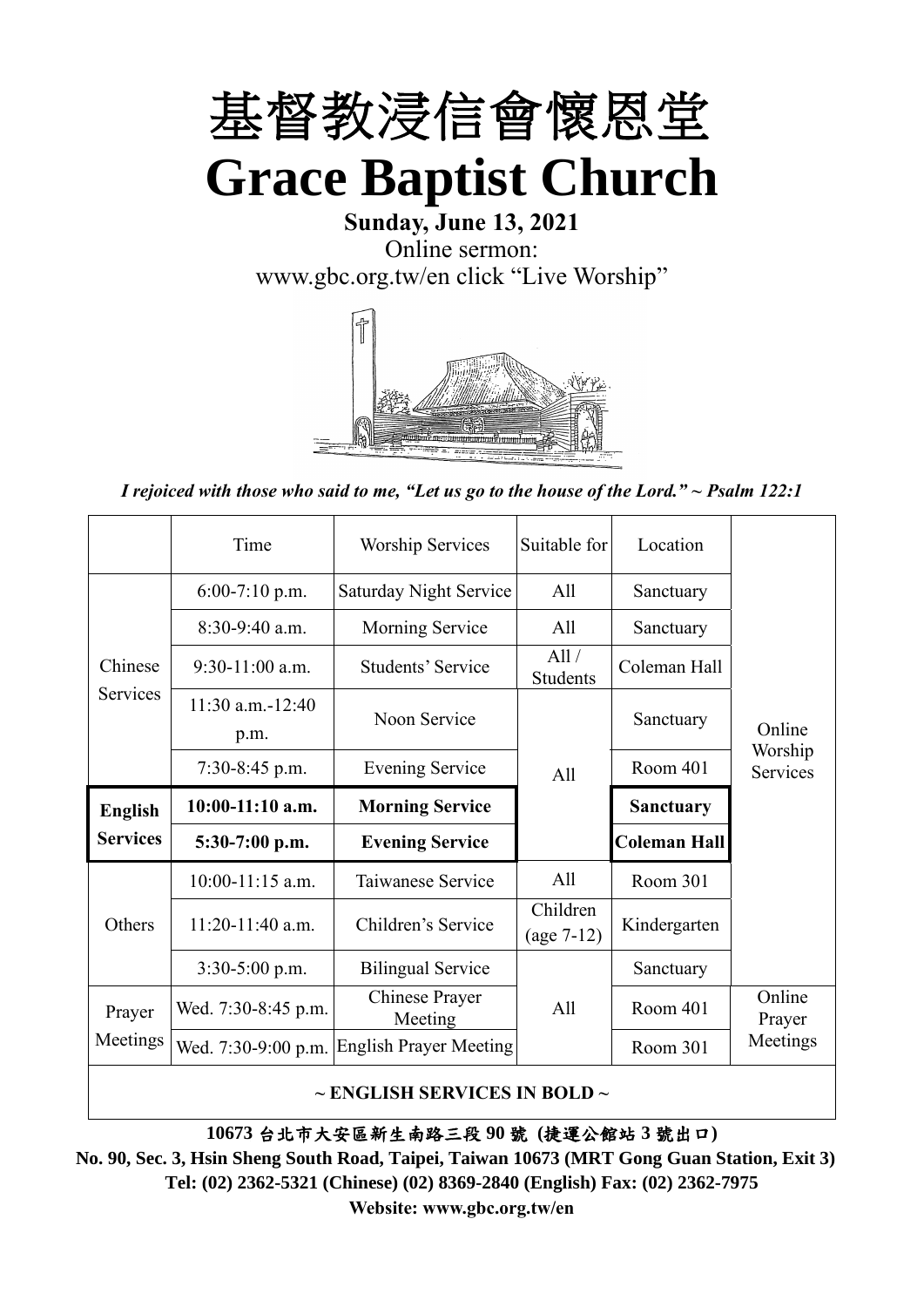### **Welcome to Grace Baptist Church English Congregation. Thank you for choosing to worship with us and celebrate the glory of our Lord.**

|                          | Morning Worship Service – 10:00 a.m.<br>Sunday, June 13, 2021 (Online) |                         |
|--------------------------|------------------------------------------------------------------------|-------------------------|
| Prelude                  |                                                                        | Vicky Lin               |
| Greeting/Prayer          |                                                                        | Pastor Nick Brideson    |
| Worship through Music    | "My Jesus I Love Thee"<br>"His Mercy Is More"                          | Minister Kevin Wang     |
| Pastoral Prayer          |                                                                        | Pastor Nick Brideson    |
| Worship through Music    | "My Worth Is Not in What I Own"<br>"Jesus Strong and Kind"             | Minister Kevin Wang     |
| <b>Offertory Prayer</b>  |                                                                        | Pastor Nick Brideson    |
| Tithes and Offerings     |                                                                        |                         |
| Doxology                 |                                                                        |                         |
| Pray for Our Church      |                                                                        | Minister Priscilla Liao |
| <b>Scripture Reading</b> | Revelation 2:8-11                                                      |                         |
| Message                  | <b>Steadfast in Difficulties</b>                                       | Pastor Nick Brideson    |
| <b>Response Song</b>     | "Christ Our Hope in Life and Death"                                    |                         |
| Benediction              |                                                                        |                         |
| Welcome                  |                                                                        |                         |
| Closing Song             | "As the Lord Is with Us"                                               | Minister Kevin Wang     |
| Postlude                 |                                                                        | Vicky Lin               |

 $\tau$ ಜನಾ



**Our Vision Is to Spread the Gospel**

To achieve this, we aim:

- ⚫ To become a house of prayer
- ⚫ Through prayer, to build the body of Christ
- ⚫ From the body, to do the work of mission in Taipei, Taiwan, and neighboring countries *"but you will receive power when the Holy Spirit has come upon you; and you shall be My witnesses both in Jerusalem, and in all Judea and Samaria, and even to the remotest part of the earth." -* Acts 1:8 (NASB)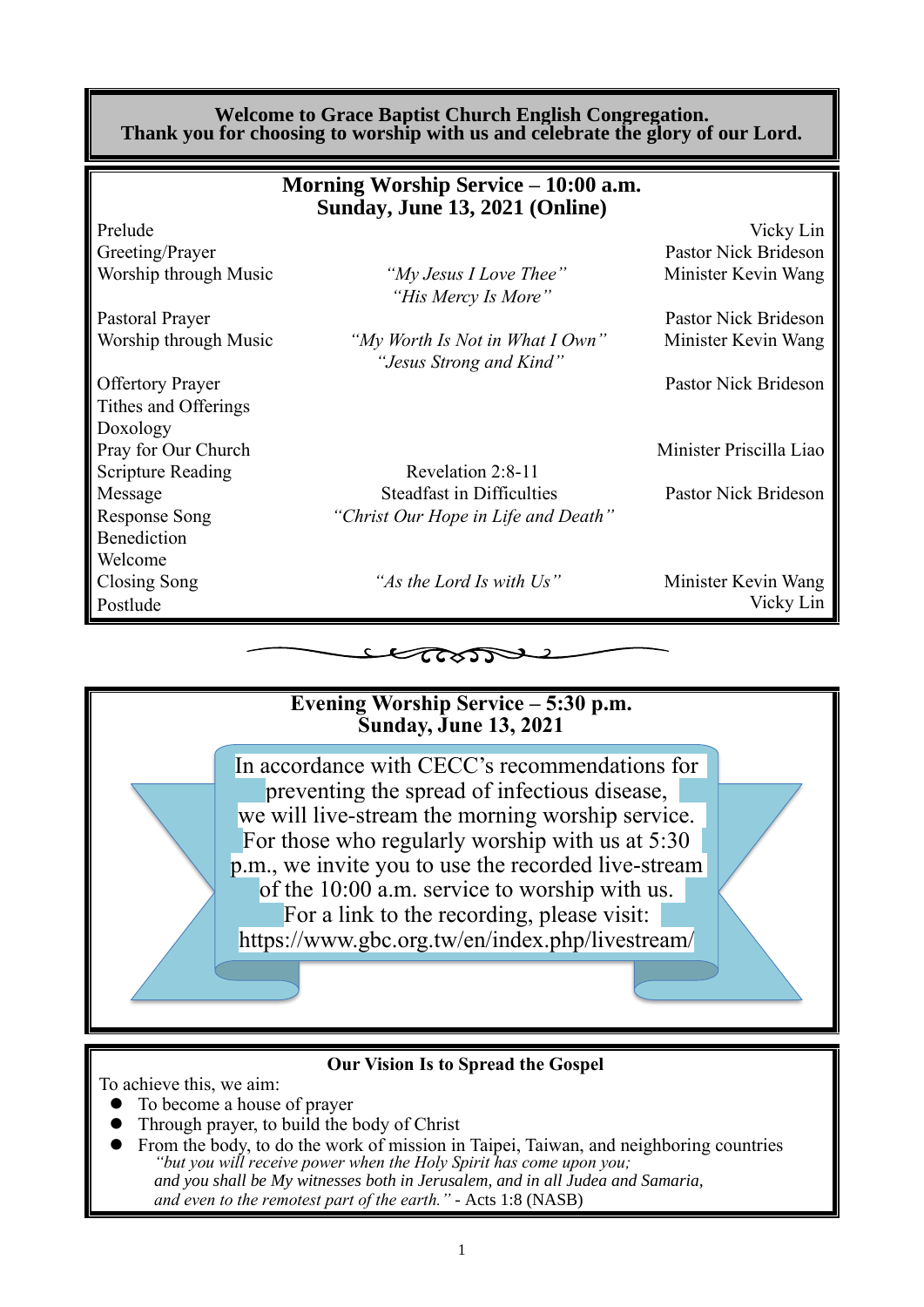# **Sermon Topic: Steadfast in Difficulties Scripture: Revelation 2:8-11**

# **Speaker: Pastor Nick Brideson June 13, 2021**

### **Scripture: Revelation 2:8-11 (NASB)**

<sup>8</sup> "And to the angel of the church in Smyrna write:

The first and the last, who was dead, and has come to life, says this:

<sup>9</sup> I know your tribulation and your poverty (but you are rich), and the blasphemy by those who say they are Jews and are not, but are a synagogue of Satan. <sup>10</sup> 'Do not fear what you are about to suffer. Behold, the devil is about to cast some of you into prison, so that you will be tested, and you will have tribulation for ten days. Be faithful until death, and I will give you the crown of life. <sup>11</sup> 'He who has an ear, let him hear what the Spirit says to the churches. He who overcomes will not be hurt by the second death.'

**Notes:**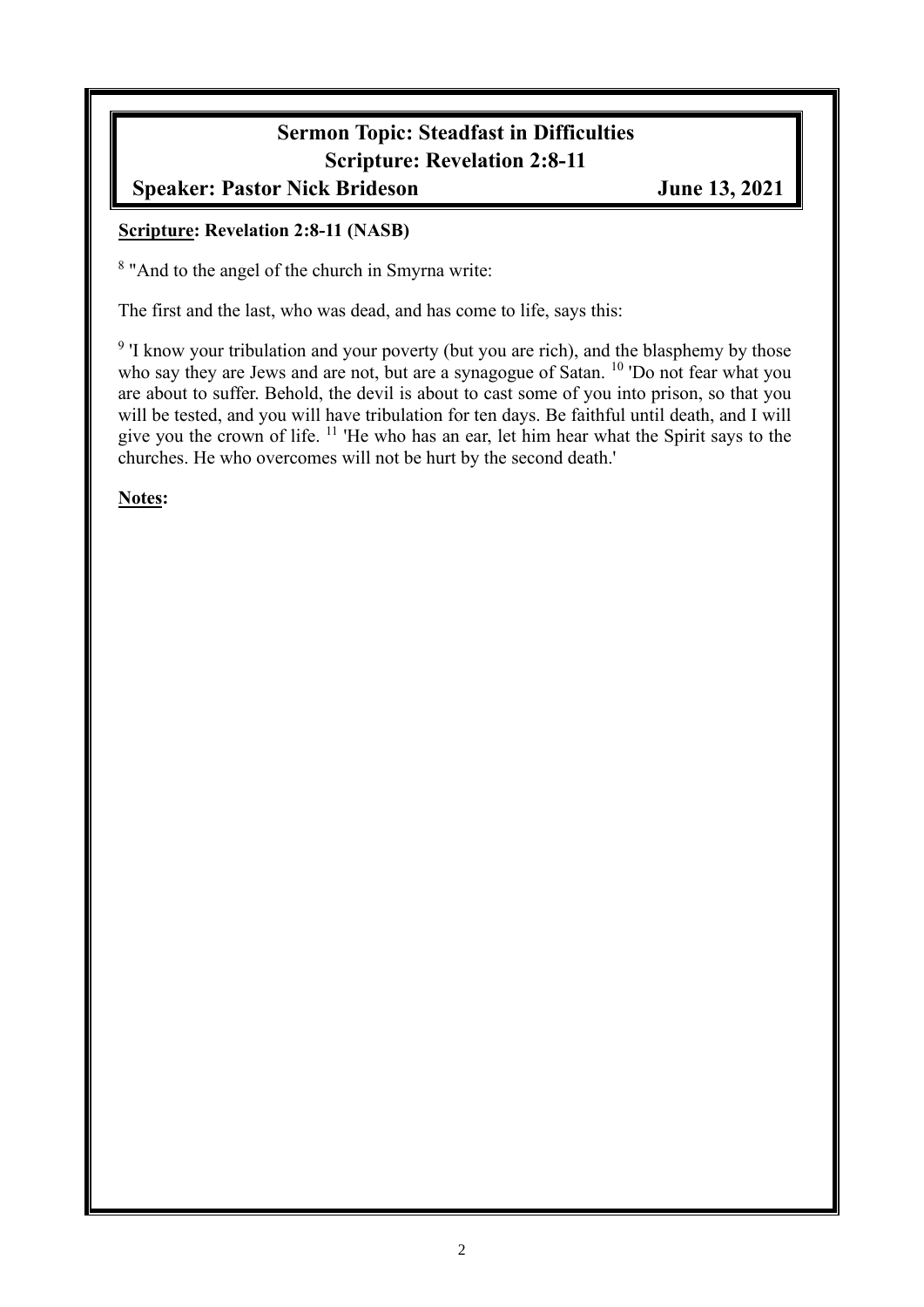## **Wednesday Night Prayer Meeting**

*"My house shall be called a house of prayer" (Matthew 21:13)*

Let us be a church of prayer. We normally meet 7:30 - 9:00 p.m. every Wednesday in GBC Room 301. However, due to COVID-19, the English prayer meeting will use Zoom from now until after June 28. Please email Minister Priscilla (priscilla@gbc.org.tw) for how to join the Zoom Prayer Meeting. Email prayer requests to Minister Priscilla.

Prayer Focus for this coming Wednesday: *Missions*

## **New Members' Class on June 20 via Zoom**

If you are interested in becoming a member of GBC you need to attend a New Members' class. The next New Members' class is on June 20 from 3:00 to 4:00 p.m. via Zoom. It is a one-time only class and is currently held every 3 months, especially for membership applicants and baptism candidates. Please contact our secretary, SueJenny, for the Zoom meeting information at: suejenny@gbc.org.tw.

### **GBC will be closed on June 14**

GBC will be closed on Monday June 14 for Taiwan's Dragonboat Festival holiday.



# **Bible Studies for Life: Summer Season**

Whether you are young or old, if you follow Jesus, you are a disciple. But the quality of your discipleship isn't measured by how well you can answer questions. Discipleship is about being transformed into the likeness of Jesus. And transformation starts in the Word. That's why *Bible Studies for Life* is carefully crafted to help kids, students, and adults purposefully become more like Jesus every day.



Classes are currently meeting online. Please check classroom information listed on page 6 and email the teacher to join.

# **2021 VBS to Be Held Online – Registering Children Now** *"CONCRETE & CRANES - Building on the Love of Jesus"*

2021 Vacation Bible School will be held as planned from 12 to 16 July but, because of the pandemic, **it will be held online**.

The VBS will function in the same way as a physical camp with Bible story site, missions site, music site, and craft site. To do this, the materials will be sent out before the camp and an online link will be sent out each day to registered students. The total meeting time each day of the camp will not be more than 1.5 hours.

For children:  $2nd \sim 7th$  grade after the

summer vacation this year **Cost:** 400 NT per child

**Deadline for registration:** 6/20 or until the registrations are full

### **To register:**

- 1. Pay by bank transfer or remittance (see remittance information box).
- 2. Scan the QR Code provided to register.
- 3. Fill in the last five digits of your bank account number during registration.
- 4. After the registration is completed, you will receive a confirmation email within three working days (that is, not Saturdays, Sundays, or national holidays). If you do not receive the email, please contact us

Contact: email 2021VBS@gbc.org.tw or call the church front desk at  $2326-5321$ . extension 100.

## **Remittance Information**

*(This account is only for this VBS camp. If you want to make an offering to GBC, please use other accounts.)*

**Account name:** GRACE BAPTIST CHURCH **Code:** 008

**Bank:** HUA NAN COMMERCIAL BANK. LTD. GONG GUAN BRANCH **Account number:** 118-20-052922-0

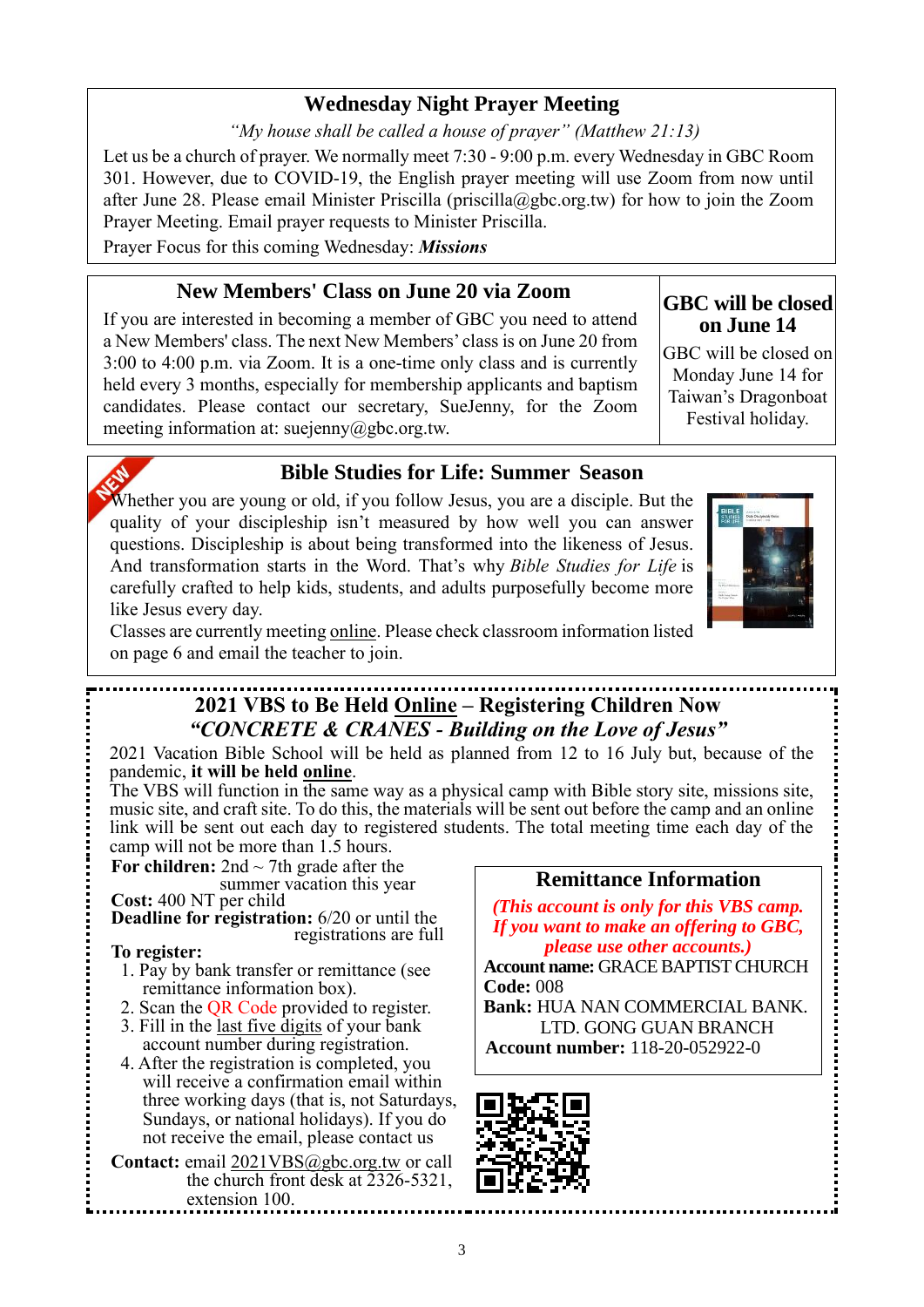2021/5/30 - 16th Annual GBC Missions Conference The Pandemic, the End Times, and the Mission **Missions Conference Participation and Responses** Because of the pandemic, GBC's 2021 Missions Conference was held online. Knowing that God's great commission should be carried out in unity through our prayers and participation, we hope that you were inspired by the testimonies shared by the missionaries, and that you might commit to serving the Lord and giving offerings for GBC's missions work. Please note: **A. All Missions Conference information is available on our website, including the Missions Sunday sermon and the Missions Workshops:** https://www.gbc.org.tw/en **B. Personal and Offering Commitments Information** Personal Commitment is for people who are called to follow God in a special way; Offering Commitment is to indicate the missions offering amount you will bring to GBC when you are available. Use **ONE** of the two ways below to fill out the Commitments: a. Scan the QR code provided to make the commitment online. OR…. b. Fill out the form below, detach it, and send it back to us. (Questions? Please contact SueJenny at suejenny@gbc.org.tw) -------------------------------------------------------------------------------------------------------------------- **Personal and Offering Commitments Form** ■ **I** commit myself to serve the Lord by (choose one):  $\Box$  Entering into full-time ministry as a minister/pastor  $\Box$  Entering into full-time ministry as a missionary  $\Box$  Committing to become a 2-year missionary ■ **I** will bring my offering to GBC to support GBC's missions work when the situation **allows (choose one of 3 options):** 1. I will be giving a monthly offering: \_\_\_\_\_\_\_\_\_\_\_\_\_\_\_\_\_\_NT\$ per month for \_\_\_\_\_\_ months. 2. I will be giving a yearly offering: \_\_\_\_\_\_\_\_\_\_\_\_\_\_\_\_\_\_\_\_\_\_NT\$ per year for \_\_\_\_\_\_ years. 3. I will be giving a one-time offering: \_\_\_\_\_\_\_\_\_\_\_\_\_\_\_\_\_ NT\$ (Fill in the amount) \***Name** :\_\_\_\_\_\_\_\_\_\_\_\_\_\_\_\_\_\_\_\_\_\_\_\_\_\_\_\_\_\_\_; \***Gender**:□Male □Female; \***Contact phone**:\_\_\_\_\_\_\_\_\_\_\_\_\_\_\_\_\_\_\_\_\_\_\_\_ \***E-mail**:\_\_\_\_\_\_\_\_\_\_; **Address**:\_\_\_\_\_\_\_\_\_\_\_\_\_\_\_\_\_\_\_\_\_\_\_\_\_

**(The \* areas must be filled)**

## **COVID-19 Guidelines**

Taiwan has recently had local transmission cases of COVID-19. To show love and support for the society God has put us in, we ask that you abide by the following:

- 1. All meetings in GBC are either cancelled or will continue online until after **June 28**.
- 2. Livestreamed English Morning Worship Service will be at the usual time  $(10:00 \text{ am.})$  Evening service is cancelled.
- 3. Wednesday night prayer meeting is at the usual time  $7:30 - 9:00$  p.m. but only using Zoom.
- 4. Enter GBC only for specific reasons or by appointment.
- 5. Groups meeting in people's homes must abide by government restrictions and are encouraged to meet online.
- **Please:**
	- Be careful about your health and the health of others.
	- Wear a mask. Check temperature. Wash hands frequently.
	- See a doctor and stay home if you have a fever and/or cough.
	- Pray for Taiwan and other countries. ■ Join GBC's online worship service:
	- www.gbc.org.tw/en

#### **Please Note:**

- Many classes and small groups are meeting online. Please check page 6 for leader's contact email to join.
- Orphange visits today and on June 27 are cancelled.
- 2021 Philippines Independence Outreach on June 20<sup>rt</sup>s cancelled.
- $\blacksquare$  No July 25 baptism service. (July baptisms will be combined with October baptisms.)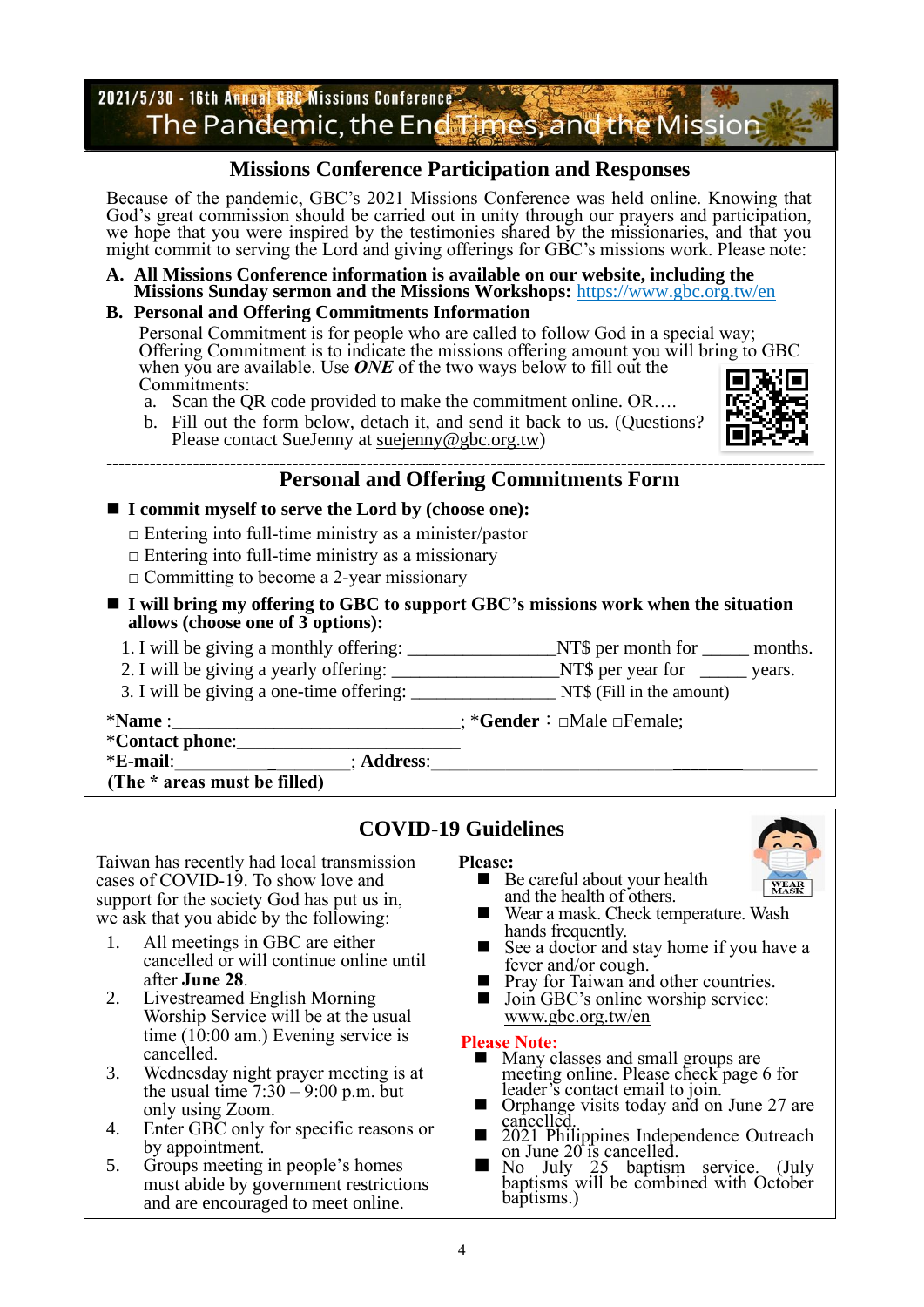# **Young Adults Fellowship – via Google Meet on** *June 19*

Young Adults Fellowship is for young adults from the age of 20-35 to study God's Word and fellowship together. It regularly meets 1st and 3rd Saturdays from 4:30 to 6:00 p.m. at WanFu 22; however it now meets online via Google Meet (until further notice). The next meeting is on June 19.



Contact Minister Kevin Wang for how to join the fellowship at: [kevin@gbc.org.tw.](mailto:kevin@gbc.org.tw)

# **Mabuhay Fellowship**

Following GBC's COVID-19 guidelines, the Mabuhay Fellowship will temporarily suspend its 2 p.m. Tagalog prayer meeting and Bible study in Room B05 till June 28. Let's continue to be prayerful and watchful.

The Mabuhay Fellowship comprises Filipinos aiming to share God's love and light through worship, prayer, Bible study, fellowship, gospel sharing, and ministry.

|                                                                 |                                           | $\cdots$                                              |                               |                                                            |
|-----------------------------------------------------------------|-------------------------------------------|-------------------------------------------------------|-------------------------------|------------------------------------------------------------|
|                                                                 |                                           | English Pastor: Nick Brideson                         |                               |                                                            |
| <b>Pastor Nick Brideson</b>                                     | Minister Priscilla Liao                   |                                                       | Minister Kevin Wang           |                                                            |
| <b>Adult Education</b><br>/Mission                              | AM Worship                                | Children's<br>Education/Caring                        | PM Worship                    | Youth/Fellowship                                           |
| <b>Adult Education</b>                                          | <b>Morning Music</b>                      | <b>Cryroom Children's</b>                             | <b>Evening Music Team</b>     | <b>Trinity Youth</b>                                       |
| Nick Brideson                                                   | Cherrie Gow Lim                           | <b>Care Ministry</b>                                  | Alex Chen                     | (Grade 7 and above)                                        |
| nick@gbc.org.tw                                                 | cvgow@yahoo.com                           | Abby Tu                                               | gbceworshipteam@gmail.com     | Grant & Kirsten                                            |
| <b>Foreign Mission:</b>                                         | <b>Morning Greeters</b>                   | abbbytu@gmail.com                                     | <b>Evening Greeters</b>       | <b>Burgess</b>                                             |
| <b>Medical/Dental Team</b>                                      | Chien Ferng                               | <b>AWANA Preschool</b>                                | Vicky Kuo                     | grantburgess@live.co.za                                    |
| Armand Lim                                                      | cferng@gmail.com                          | Joanna Peng                                           | asiaglobe999@gmail.com        | <b>Mabuhay Fellowship</b>                                  |
| rmanlim@yahoo.com                                               | <b>Adult Choir</b>                        | Joanna1285@hotmail.com Evening Multimedia             |                               | Ava Zamora                                                 |
| <b>VBS</b> Team                                                 | <b>Hand Bell Choir</b>                    | <b>AWANA Spark Group</b>                              | <b>Grant Burgess</b>          | avazam@yahoo.com                                           |
| Priscilla Liao                                                  | Juliet Jao                                | Crystal Turner                                        | grantburgess@live.co.za       | <b>Young Adults</b>                                        |
| $priscilla(\partial gbc.org.tw)$                                | lenyinjao@gmail.com                       | elisayeh@yahoo.com                                    | <b>Evening Tea / Baptism</b>  | Fellowship                                                 |
| <b>Taiwan Mission:</b>                                          | <b>Hallel Singers</b>                     | <b>AWANA T&amp;T Group</b>                            | <b>Celebration Fellowship</b> | Kevin Wang                                                 |
| <b>TaiTung Team</b>                                             | Cherrie Gow Lim                           | Ming Lai                                              | Michelle Cheng                | kevin@gbc.org.tw                                           |
| Cherrie Gow Lim                                                 | cvgow@yahoo.com                           | minglai88@gmail.com                                   | yealincheng@yahoo.com         | <b>Small Groups</b>                                        |
| cvgow@yahoo.com                                                 | <b>Morning Fellowship Tea</b>             | <b>Prayer Ministry</b>                                | <b>Baptism Support</b>        | Youth                                                      |
| <b>Orphanage Ministry</b>                                       | Yuri Shih                                 | Priscilla Liao                                        | Aline Kao                     | <b>Students</b>                                            |
| Julie Chen                                                      | yuchen phone@hotmail.com                  | priscilla@gbc.org.tw                                  | aline@gbc.org.tw              | Parenting                                                  |
| yuling0914@gmail.com                                            | <b>Morning Multimedia</b>                 | <b>Hospital Visitation</b>                            |                               |                                                            |
| <b>NTU Friday English</b>                                       | Vicky Lin                                 | Amanda Lou                                            |                               |                                                            |
| <b>Conversation Group</b>                                       | gbcmorningmedia@gmail.com                 | lou.amanda@gmail.com                                  |                               |                                                            |
| Roy Treurnicht                                                  |                                           |                                                       |                               |                                                            |
| gbcecntuclass@gmail.com                                         |                                           | <b>Small Groups</b><br>Women                          |                               |                                                            |
| <b>Ethiopian Students Group</b>                                 |                                           | General                                               |                               |                                                            |
| Abex Tesfaye                                                    |                                           | Ministry                                              |                               |                                                            |
| abex98@gmail.com                                                |                                           |                                                       |                               |                                                            |
|                                                                 |                                           |                                                       |                               |                                                            |
| <b>Secretarial staff</b><br>SueJenny Hsu<br>suejenny@gbc.org.tw | Aline Kao<br>$aline(\partial gbc.org.tw)$ | <b>Deacon</b><br>Michael Huang<br>mhuang500@yahoo.com |                               | <b>Alternate Deacon</b><br>Armand Lim<br>rmanlim@yahoo.com |

# **English Congregation Leaders**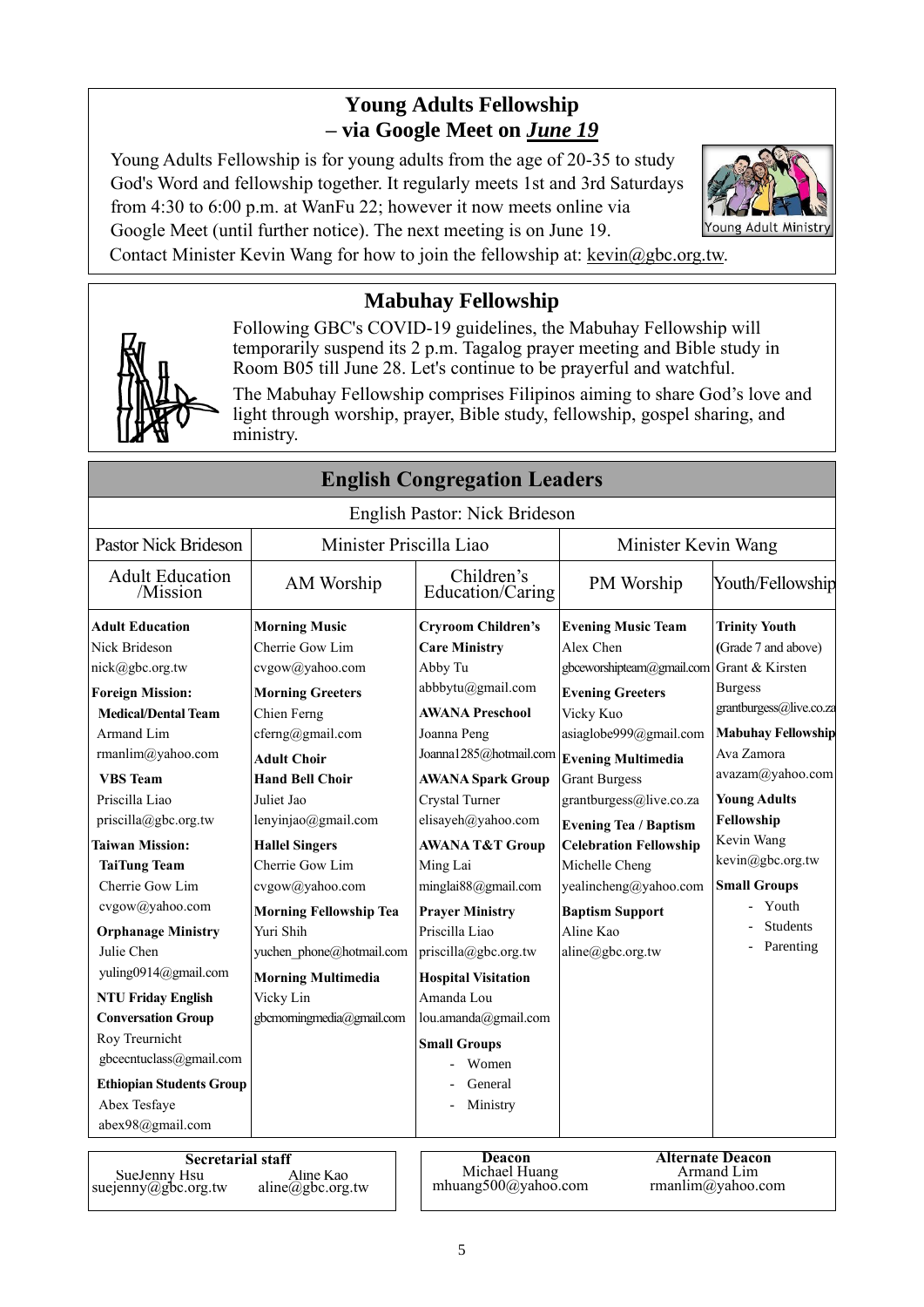ſ Due to the COVID-19 situation, all Sunday classes are cancelled or online until  $\blacksquare$ June 28. For information on online classes, contact the teacher by email below. J  $\mathbf{L}$  .

### ★★ **Sunday School Information** ★★

|                                         | $\star \star$ Sunday School Information $\star \star$                                                                                                                                                                                                                                        |                          | <b>Meeting time</b>     |
|-----------------------------------------|----------------------------------------------------------------------------------------------------------------------------------------------------------------------------------------------------------------------------------------------------------------------------------------------|--------------------------|-------------------------|
| <b>Class</b>                            |                                                                                                                                                                                                                                                                                              | Time & Room              | changes                 |
| <b>Beginning Christian Life</b>         |                                                                                                                                                                                                                                                                                              |                          | are marked<br>with $``$ |
| Alpha – New and non-Christians          |                                                                                                                                                                                                                                                                                              |                          |                         |
| Christianity 101 - required for baptism | 11:30 a.m.                                                                                                                                                                                                                                                                                   | yuchen_phone@hotmail.com |                         |
| <b>Maturing Christians</b>              |                                                                                                                                                                                                                                                                                              |                          |                         |
| <b>Bible Studies for Life</b>           | 9:00 a.m. class:<br>- Chien Ferng (cferng@gmail.com<br>- *Ava Zamora (avazam@yahoo.com)<br>11:30 a.m. classes:<br>- Chien Ferng (cferng@gmail.com)<br>- Roy Treurnicht (roytreur@gmail.com)<br>- Kevin Hartman (lou.amanda@gmail.com)<br>$4:00$ p.m. classes:<br>Amy Wang (aline@gbc.org.tw) |                          |                         |
| <b>Developing Leaders</b>               |                                                                                                                                                                                                                                                                                              |                          |                         |
| <b>Bible Interpretation</b>             | $*1:30 - 2:30$ p.m.                                                                                                                                                                                                                                                                          | ross.hohl@gmail.com      |                         |
| Youth: Grade 7 and above                |                                                                                                                                                                                                                                                                                              |                          |                         |
| <b>Bible Studies for Life</b>           | $*11:45$ a.m. - 12:45 p.m.                                                                                                                                                                                                                                                                   | kevin@gbc.org.tw         |                         |
| <b>Children</b>                         |                                                                                                                                                                                                                                                                                              |                          |                         |
| Nursery - Age 3 and under               | $11:20$ a.m. $-12:50$ p.m.                                                                                                                                                                                                                                                                   |                          |                         |
| Preschool - Age 3 to 5                  | $11:40$ a.m. $-12:40$ p.m.                                                                                                                                                                                                                                                                   |                          |                         |
| AWANA - Kindergarten (大班) to Grade 6    | $11:30$ a.m. $-1:00$ p.m.                                                                                                                                                                                                                                                                    | minglai88@gmail.com      |                         |
|                                         | $\star \star$ Fellowships – Join a fellowship directly $\star \star$                                                                                                                                                                                                                         |                          |                         |

|                                       | $\sim$ $\sim$ 1 chowships obtharborromp directly $\sim$ $\sim$ |            |
|---------------------------------------|----------------------------------------------------------------|------------|
| Fellowship                            | <b>Time</b>                                                    | Location   |
| Mabuhay                               | Sundays 2:00 - 4:00 p.m.                                       | <b>B05</b> |
| Young Adults $(20 - 35 \text{ y.o.})$ | $1st$ & 3 <sup>rd</sup> Saturdays 4:30 - 6:00 p.m.             | WanFu 22   |

|                          | $\star\star$ Small Groups – Contact the leader to join $\star\star$ |                                                        |                                                           |  |  |
|--------------------------|---------------------------------------------------------------------|--------------------------------------------------------|-----------------------------------------------------------|--|--|
| Type                     | <b>Name</b>                                                         | Day/Time                                               | <b>Location/Contact Emails</b>                            |  |  |
| <b>Students</b>          | NTU Friday English<br>Conversation Group                            | Friday<br>$12:20 - 1:10$ pm                            | NTU<br>roytreur@gmail.com                                 |  |  |
|                          | <b>International Students Group</b>                                 | Friday<br>$7:30 - 9:00$ pm                             | WanFu 22A<br>cesaledro57@gmail.com                        |  |  |
| Language/<br>Nationality | <b>Ethiopian Students Group</b>                                     | Sunday<br>$7:00 - 9:00$ pm                             | Room 307<br>$abex98$ @gmail.com                           |  |  |
| Parenting                | Parenting Group                                                     | $\frac{2^{nd} \& 4^{th}$ Sunday<br>11:30 am - 12:30 pm | GBC Room 402<br>rod syverson@hotmail.com                  |  |  |
|                          | Salt & Light                                                        | Sunday<br>$1:30 - 3:00$ pm                             | <b>GBC</b> Mount of Olives Room<br>paulhan2908@gmail.com  |  |  |
|                          | <b>Bilingual Interpretation Group</b>                               | Sunday<br>$3:00 - 5:00$ pm                             | GBC Room 303<br>cfindler@yahoo.com                        |  |  |
|                          | Crown of Beauty                                                     | Saturday<br>$2:00 - 4:00$ pm                           | <b>GBC</b> Mount of Olives Room<br>clemence4261@gmail.com |  |  |
| General                  | Thursday Night Bible<br>Study Group                                 | Thursday<br>$7:30 - 9:00$ pm                           | GBC Room 301<br>rod syverson@hotmail.com                  |  |  |
|                          | NanGang Bible<br><b>Study Group</b>                                 | Friday<br>$7:00 - 9:30$ pm                             | NanGang<br>sagitamaria@gmail.com                          |  |  |
|                          | YungHe Bible Study Group                                            | *Saturday<br>$7:00 - 8:30$ pm                          | YungHe<br>yedukondaluster@gmail.com                       |  |  |
|                          | HsinChu Bible Study Group                                           | Friday<br>$7:30 - 8:45$ pm                             | <b>HsinChu</b><br>rmanlim@yahoo.com                       |  |  |
| Ministry                 | <b>Hospital Visitation Group</b>                                    | Thursday<br>$1:30 - 2:30$ pm                           | Near GBC<br>lou.amanda@gmail.com                          |  |  |